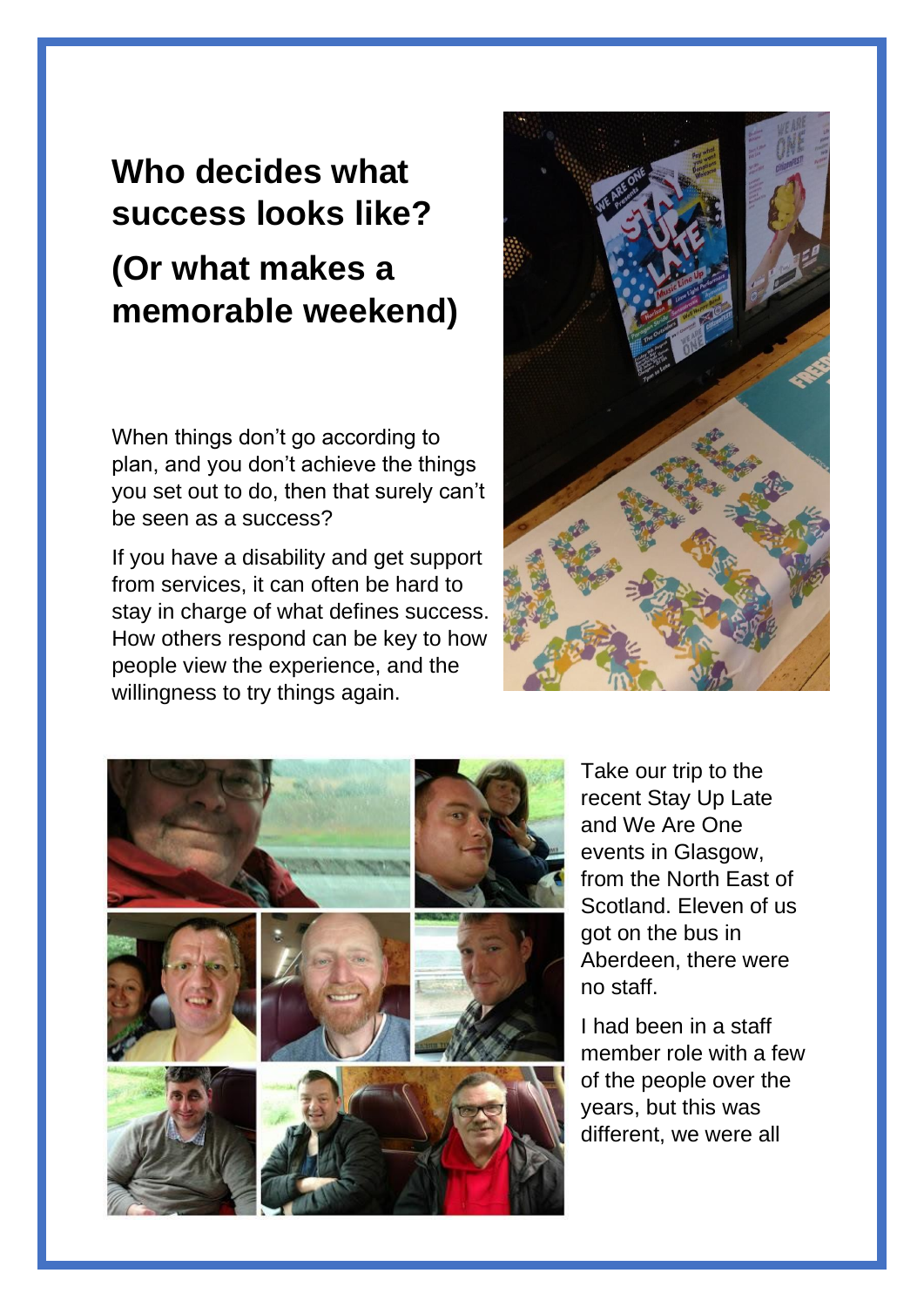going together, no one was being paid, and it was going to require peer support.

Early on we started to get the signs that things were not going entirely to plan – no one on the bus to do the teas and coffees, so I spoke to the driver and sorted it out myself (definitely an art to carrying coffees upstairs while the bus is negotiating a roundabout).

Arriving an hour late in torrential rain, we left the bus in ankle deep water, (wet feet and some people had wet clothes in their bags). The first road we crossed was a wide road at a busy junction, and the first twice when it was green to cross, one of the group froze up in the middle of the road and had to go back to the pavement. At the third attempt, they recognised that the lack of the metal squares that usually mark crossing was something which was causing them stress. We crossed the narrower road and then the other one in L shape. This had taken 20 minutes in heavy rain.

I reflected to them that they had also worked out a successful strategy to resolve it, and everyone was waiting for them, and being supportive in the face of a challenging situation in an unfamiliar city.



The walk and rain took it out of some of the group and three decided to go to the pub close to the accommodation as one of them didn't have the energy to get to the gig. Alternatives were discussed, but they were happy to go with this plan.



The three stuck together and looked out for each other. I agreed to come back later and make sure they got back to the accommodation.

I got a message later to say they had got back to the accommodation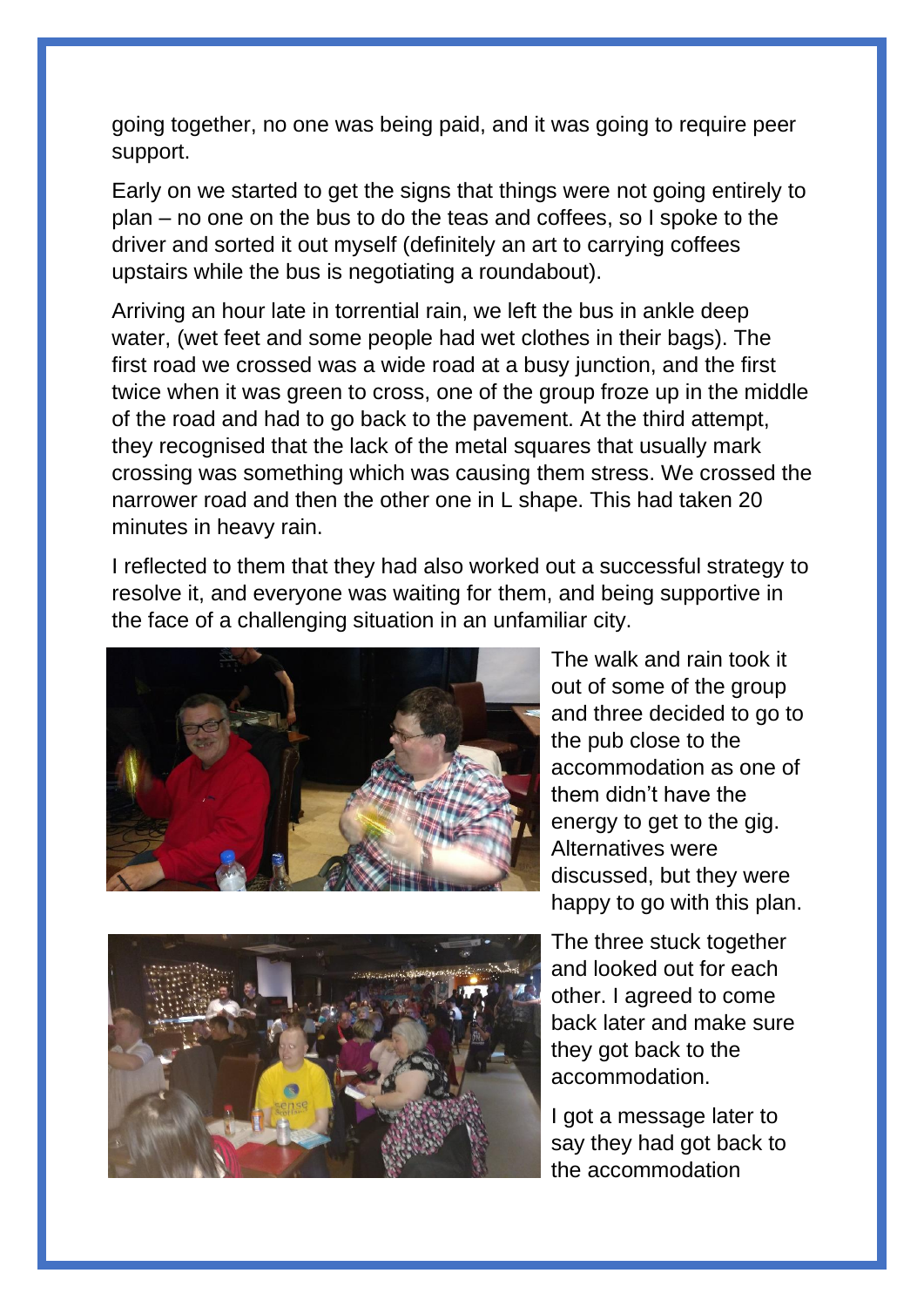

themselves and had found the pub on the campus on the way and had stopped in past for a couple of drinks. They had also had live music at the pub they were at. When the rest of us headed back from the gig, (we were part of the last group to leave) we popped in past the same bar.





Then some called it a night, while others decided the call for a late-night kebab or pizza was just the thing to round off the evening. After a walking tour of central Glasgow, we were successfully guided to a kebab and pizza place by one of our group with more extensive Saturday night Glasgow experience (not me!). Job done, at 1.45am we wandered back to where we were staying.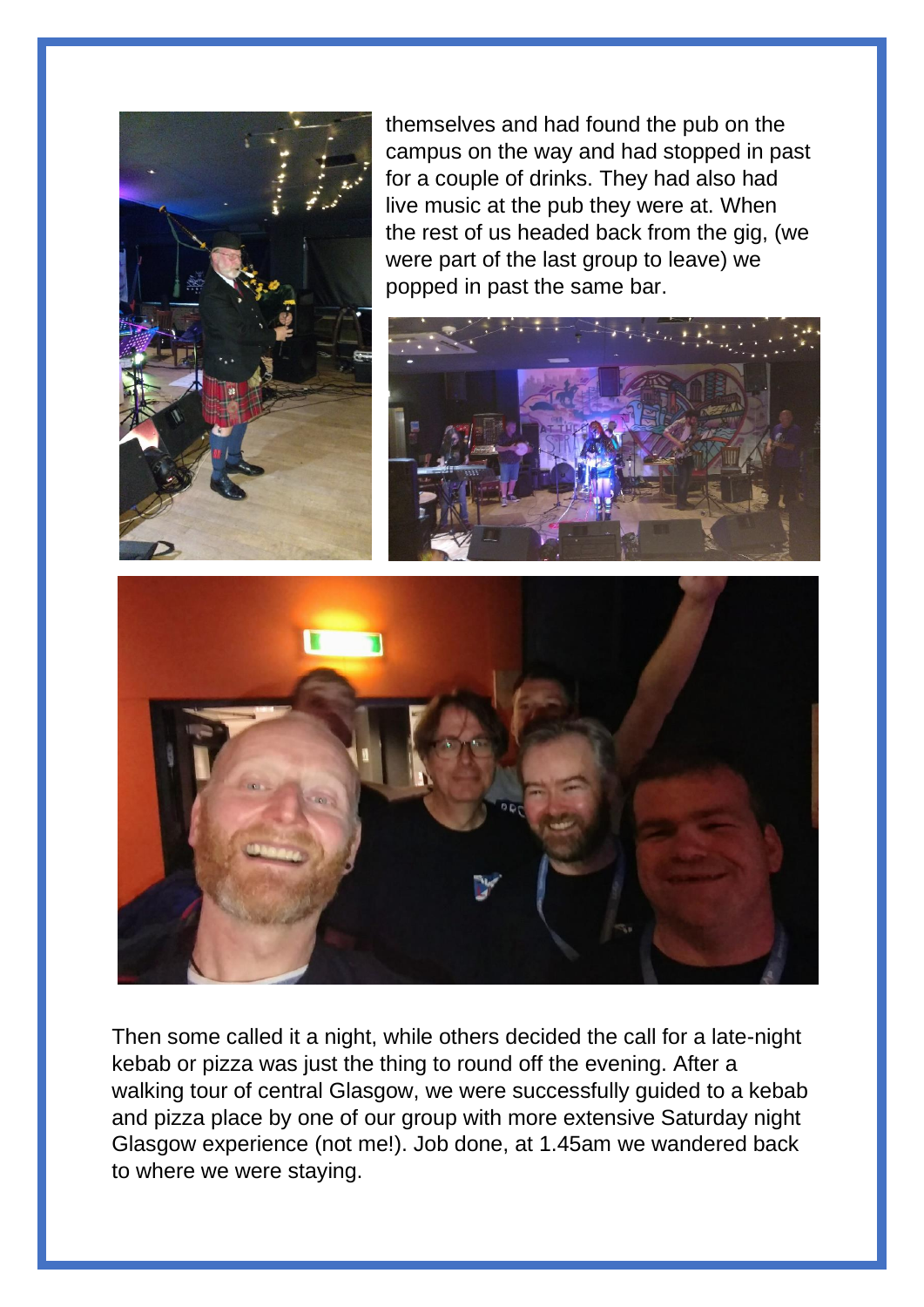Some people took charge of breakfast in the morning, making toast and jam, others waited and chatted to those who were taking it slower walking to the venue.

One of the group had to head to hospital after breakfast to sort out some medication, and two other members of the group went with him to sort it out. I was involved in two presentations, and kept in touch by phone with how things were progressing. This included asking another group member to answer my phone for me and let me know if I was needed during the presentation.

For the rest of the group who went to the sessions, there was widespread discussion about the different things people had heard, there was participation in the discussions and reflection on what it meant for themselves.

When we all met up at the end of the day, most were pretty tired and some took a taxi to the bus station while the rest of us walked. While we chatted about the experiences, some were already laughing





about it, while others who maybe didn't know me as well were looking at me for a reaction, my take on the events. I was careful to reflect what I had seen - that I had seen the group look out for each other, make sure no one was left behind, deal with little niggles without them escalating, coped with adventures and new experiences, laughed together and most importantly, made real memories.